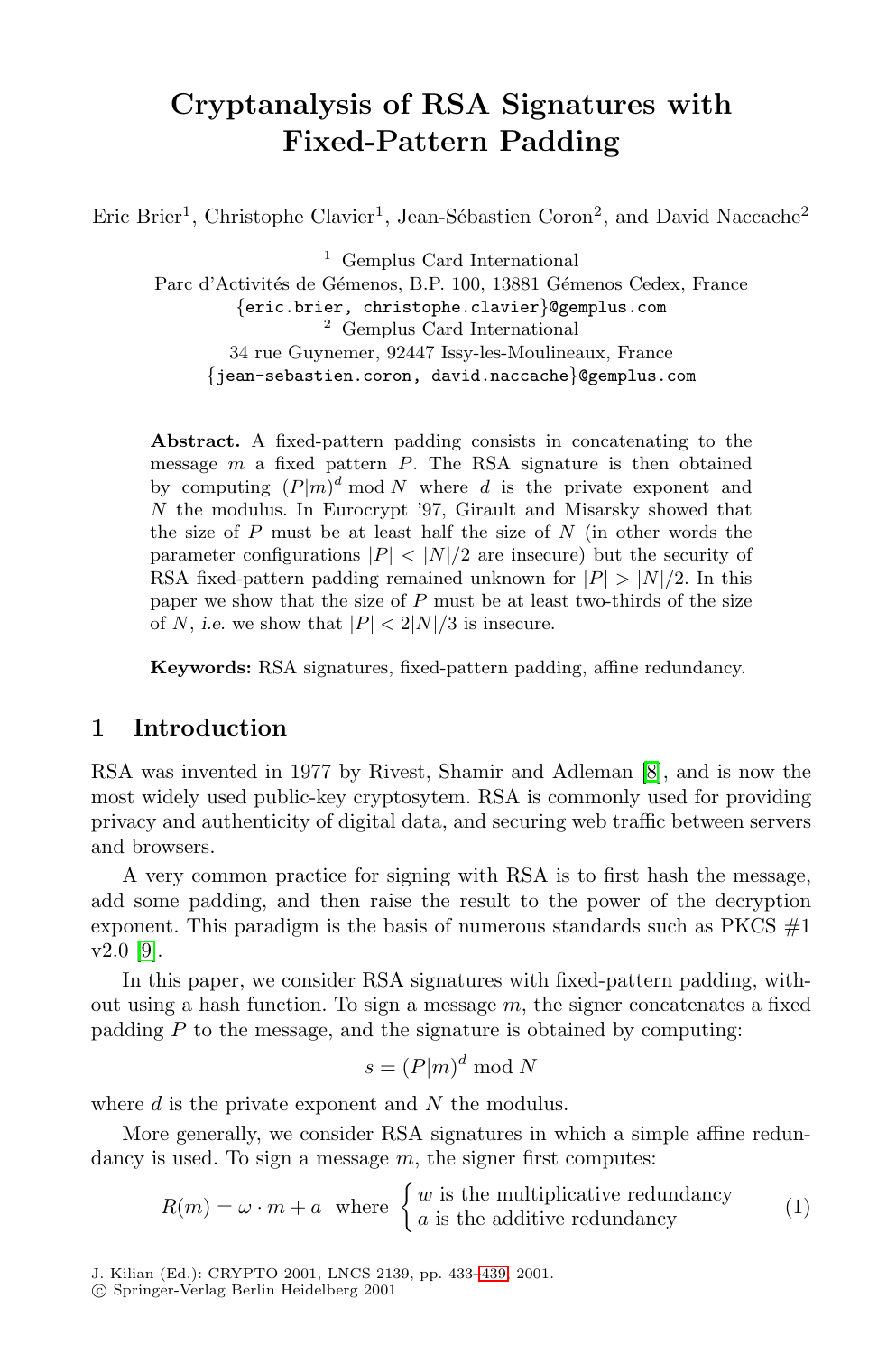| <b>.</b>                    |          |
|-----------------------------|----------|
|                             |          |
| FF<br>$\cdot$ Fr $_{\circ}$ | witadagt |

**Fig. 1.** Example of an RSA padding forgeable by De Jonge and Chaum's method where  $\omega = 1$  and  $a = FF \dots FF$  00...00<sub>16</sub>

| <i>viessage</i> |
|-----------------|

**Fig. 2.** Example of an RSA padding forgeable by Girault and Misarsky's method where  $\omega = 1$  and  $a = FF \dots FF$  00...00<sub>16</sub>

The signature of  $m$  is then:

$$
s = R(m)^d \bmod N
$$

A left-padded redundancy scheme  $P|m$  is obtained by taking  $\omega = 1$  and  $a = P \cdot 2^{\ell}$ , whereas a right-padding redundancy scheme  $m|P$  is obtained by taking  $\omega = 2^{\ell}$ and  $a = P$ .

No proof of security is known for RSA signatures with affine redundancy, and several attacks on such formats have appeared (see [\[6\]](#page-5-0) for a thorough survey). At Crypto '85, De Jonge and Chaum [\[1\]](#page-5-0) exhibited a multiplicative attack against RSA signatures with affine redundancy, based on the extended Euclidean algorithm. Their attack applies when the multiplicative redundancy  $\omega$  is equal to one and the size of the message is at least two-thirds of the size of the RSA modulus N.

$$
|\mathrm{message}|\succ \frac{2}{3}|N|
$$

For example, a signature can be forged if one uses the affine redundancy of figure 1.

De Jonge and Chaum's attack was extended by Girault and Misarsky [\[2\]](#page-5-0) at Eurocrypt '97, using Okamoto-Shiraishi's algorithm [\[7\]](#page-5-0), which is an extension of the extended Euclidean algorithm. They increased the field of application of multiplicative attacks on RSA signatures with affine redundancy as their attack applies to any value of  $\omega$  and a, when the size of the message is at least half the size of the modulus (refer to figure 2 for an illustration):

$$
|\mathrm{message}|\succ \frac{1}{2}|N|
$$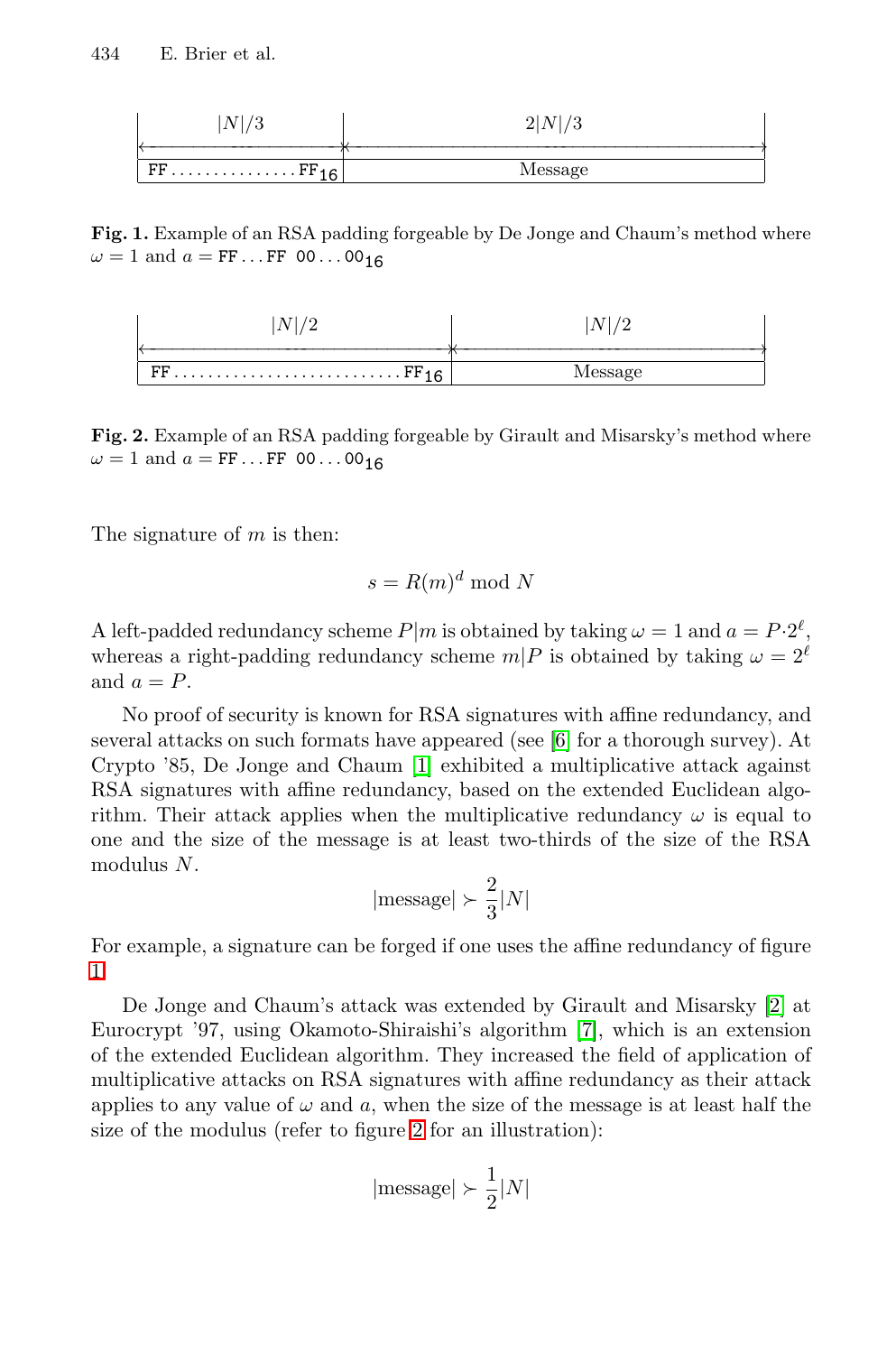<span id="page-2-0"></span>

**Fig. 3.** Example of an RSA padding forgeable by our technique where the  $\omega$  is equal to one and  $a = FF \dots FF 00 \dots 00_{16}$ 

Girault and Misarsky also extended the multiplicative attacks to RSA signatures with modular redundancy:

$$
R(m) = \omega_1 \cdot m + \omega_2 \cdot (m \mod b) + a \tag{2}
$$

where  $\omega_1, \omega_2$  is the multiplicative redundancy, a is the additive redundancy and b is the modular redundancy. In this case, the size of the message must be at least half the size of the modulus plus the size of the modular redundancy.

Finally, Girault and Misarsky's attack was extended by Misarsky [\[5\]](#page-5-0) at Crypto '97 to a redundancy function in which the message  $m$  and the modular redundancy  $m \mod b$  can be split into different parts, using the LLL algorithm [\[4\]](#page-5-0). The attack applies when the size of the message is at least half the size of the modulus plus the size of the modular redundancy.

In this paper, we extend Girault and Misarsky's attack against RSA signatures with affine redundancy to messages of size as small as one third of the size of the modulus, as illustrated in figure 3.

$$
|\mathrm{message}|\succ \frac{1}{3}|N|
$$

As Girault and Misarsky's attack, our attack applies for any w and a and runs in polynomial time. However, our attack is existential only, as we cannot choose the message the signature of which we forge, whereas Girault and Misarsky's attack is selective: they can choose the message which signature is forged.

#### **2 The New Attack**

In this section we extend Girault and Misarsky's multiplicative attack on RSA signatures with affine redundancy, to messages of size as small as one third of the size of  $N$ . A multiplicative attack is an attack in which the redundancy function of a message can be expressed as a multiplicative combination of the redundancy functions of other messages. So we look for four distinct messages  $m_1$ ,  $m_2$ ,  $m_3$ and  $m_4$ , each as small as one third of the size of the modulus, such that:

$$
R(m_1) \cdot R(m_2) = R(m_3) \cdot R(m_4) \bmod N \tag{3}
$$

Then, using the signatures of  $m_2$ ,  $m_3$  and  $m_4$ , one can forge the signature of  $m_1$ by:

$$
R(m_1)^d = \frac{R(m_3)^d \cdot R(m_4)^d}{R(m_2)^d} \mod N
$$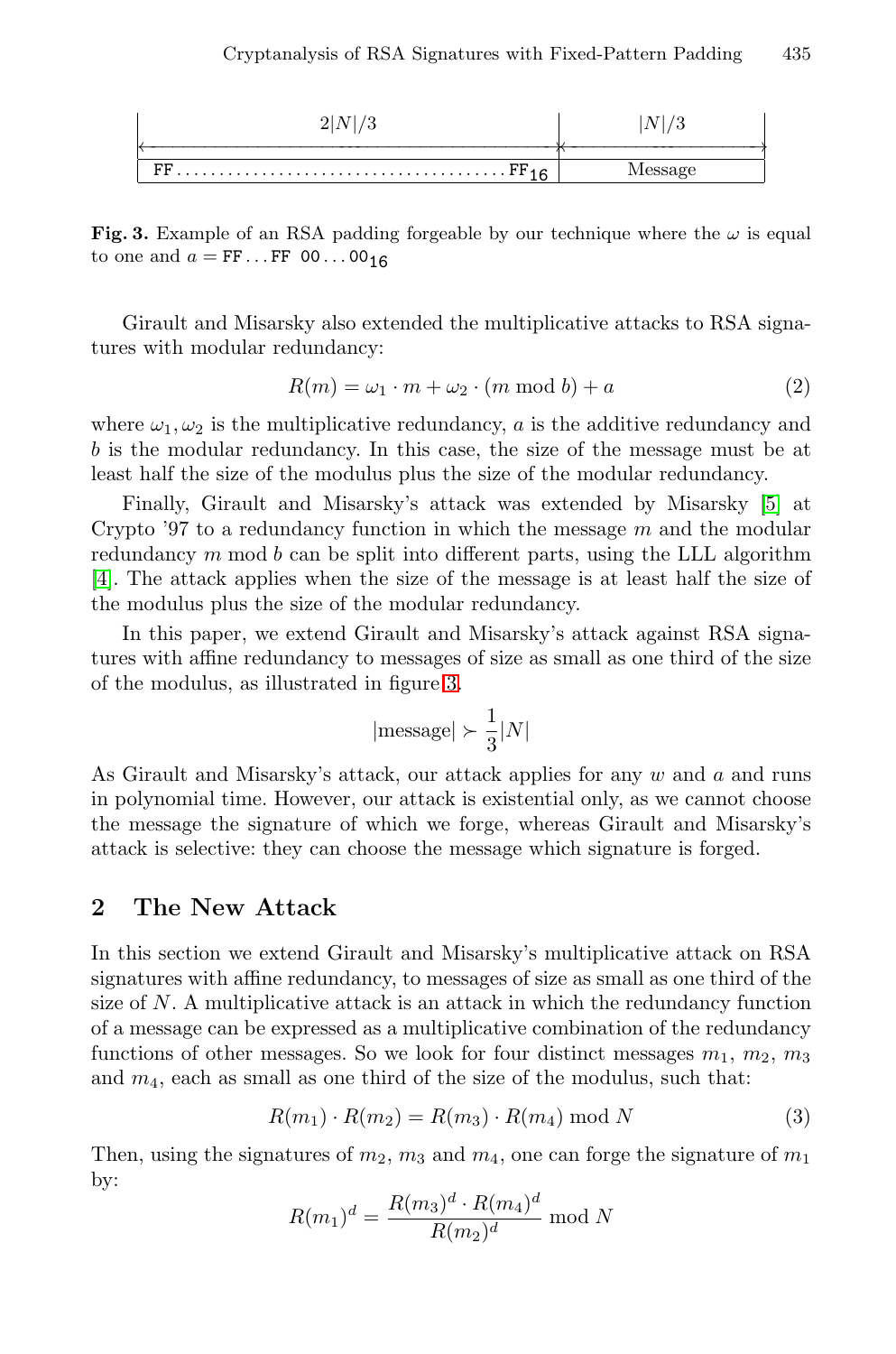<span id="page-3-0"></span>From [\(3\)](#page-2-0) we obtain:

$$
(\omega \cdot m_1 + a) \cdot (\omega \cdot m_2 + a) = (\omega \cdot m_3 + a) \cdot (\omega \cdot m_4 + a) \mod N
$$

Denoting  $P = a/\omega \mod N$ , we obtain:

$$
(P + m_1) \cdot (P + m_2) = (P + m_3) \cdot (P + m_4) \mod N
$$

and letting:

$$
t = m_3 \t y = m_2 - m_3
$$
  
\n
$$
x = m_1 - m_3 \t z = m_4 - m_1 - m_2 + m_3
$$
\n(4)

we obtain:

$$
((P+t)+x)\cdot ((P+t)+y) = (P+t)\cdot ((P+t)+x+y+z) \mod N
$$

which simplifies into:

$$
x \cdot y = (P + t) \cdot z \bmod N \tag{5}
$$

Our goal is consequently to find four integers  $x, y, z$  and  $t$ , each as small as one third of the size of  $N$ , satisfying equation  $(5)$ .

First, we obtain two integers  $z$  and  $u$  such that

$$
P \cdot z = u \bmod N \text{ with } \begin{cases} -N^{\frac{1}{3}} < z < N^{\frac{1}{3}} \\ 0 < u < 2 \cdot N^{\frac{2}{3}} \end{cases}
$$

As noted in [\[3\]](#page-5-0), this is equivalent to finding a good approximation of the fraction  $P/N$ , and can be done efficiently by developing it in continued fractions, *i.e.* applying the extended Euclidean algorithm to  $P$  and  $N$ . A solution is found such that  $|z| < Z$  and  $0 < u < U$  if  $Z \cdot U > N$ , which is the case here with  $Z = N^{\frac{1}{3}}$  and  $U = 2 \cdot N^{\frac{2}{3}}$ .

We then select an integer y such that  $N^{\frac{1}{3}} \leq y \leq 2 \cdot N^{\frac{1}{3}}$  and  $gcd(y, z) = 1$ . We find the non-negative integer  $t < y$  such that:

$$
t \cdot z = -u \bmod y
$$

which is possible since  $gcd(y, z) = 1$ . Then we take

$$
x = \frac{u + t \cdot z}{y} \le 4N^{\frac{1}{3}}
$$

and obtain:

$$
P \cdot z = u = x \cdot y - t \cdot z \bmod N
$$

which gives equation (5), with x, y, z and t being all smaller than  $4 \cdot N^{\frac{1}{3}}$ . From x, y, z, t we derive using (4) four messages  $m_1$ ,  $m_2$ ,  $m_3$  and  $m_4$ , each of size one third the size of N:

$$
m_1 = x + t \t m_2 = y + tm_3 = t \t m_4 = x + y + z + t
$$
 (6)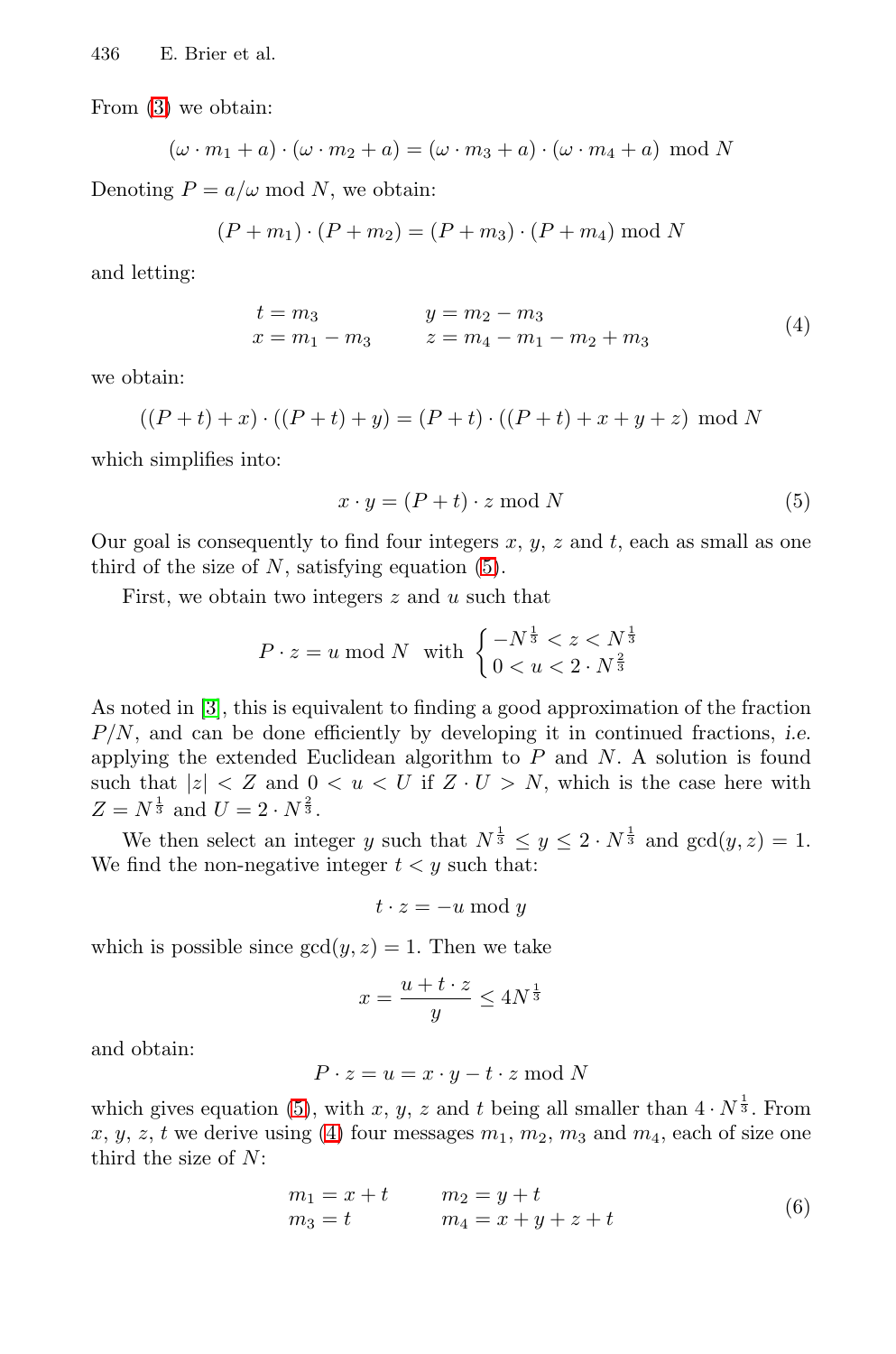Since  $-N^{1/3} < z < N^{1/3}$  and  $y \ge N^{1/3}$ , we have  $y + z > 0$ , which gives using  $u \geq 0$ :

$$
x + t = \frac{u + t \cdot (y + z)}{y} \ge 0
$$

which shows that the four integers  $m_1$ ,  $m_2$ ,  $m_3$  and  $m_3$  are non-negative, and we have

$$
R(m_1) \cdot R(m_2) = R(m_3) \cdot R(m_4) \bmod N
$$

The complexity of our attack is polynomial in the size of N. In the appendix we give an example of such a forgery computed using RSA Laboratories' official 1024-bits challenge-modulus RSA-309.

#### **3 Extension to Selective Forgery**

The attack of the previous section is only existential: we can not choose the message to be forged. In this section we show how we can make the forgery selective, but in this case the attack is no longer polynomial. Let  $m_3$  be the message which signature must be forged. Letting  $x, y, z$  and  $t$  as in [\(4\)](#page-3-0), we compute two integers z and u such that

$$
(P + t) \cdot z = u \bmod N \quad \text{with} \quad \begin{cases} -N^{\frac{1}{3}} < z < N^{\frac{1}{3}} \\ 0 < u < 2 \cdot N^{\frac{2}{3}} \end{cases}
$$

We then factor u, and try to write u as the product  $x \cdot y$  of two integers of roughly the same size, so that eventually we have four integers  $x, y, z, t$  of size roughly one third of the size of the modulus, with:

$$
x \cdot y = (P + t) \cdot z \bmod N
$$

which gives again

$$
R(m_1) \cdot R(m_2) = R(m_3) \cdot R(m_4) \bmod N
$$

The signature of  $m_3$  can now be forged using the signatures of  $m_1$ ,  $m_2$  and  $m<sub>4</sub>$ . For a 512-bit modulus the selective forgery attack is truly practical. For a 1024-bit modulus the attack is more demanding but was still implemented with success.

#### **4 Conclusion**

We have extended Girault and Misarsky's attack on RSA signatures with affine redundancy: we described a chosen message attack against RSA signatures with affine redundancy for messages as small as one third of the size of the modulus. Consequently, when using a fixed padding  $P|m$  or  $m|P$ , the size of P must be at least two-thirds of the size of  $N$ . Our attack is polynomial in the length of the modulus. It remains an open problem to extend this attack to even smaller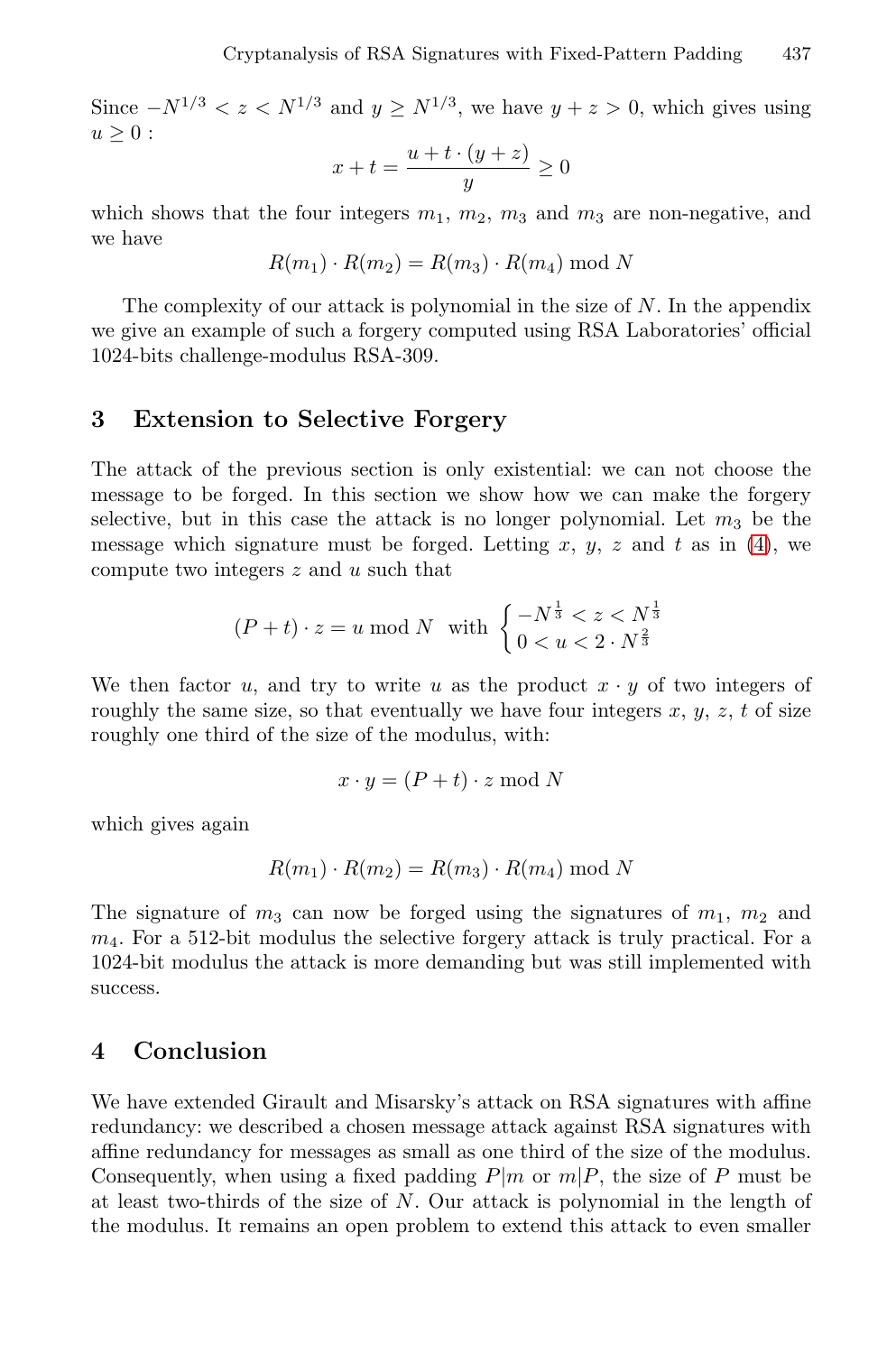<span id="page-5-0"></span>messages (or, equivalently, to bigger fixed-pattern constants): we do not know if there exists a polynomial time attack against RSA signatures with affine redundancy for messages shorter than one third of the size of the modulus. However, we think that exploring to what extent affine padding is malleable increases our understanding of RSA's properties and limitations.

**Acknowledgements.** We would like to thank Christophe Tymen, Pascal Paillier, Helena Handschuh and Alexey Kirichenko for helpful discussions and the anonymous referees for their constructive comments.

### **References**

- 1. W. De Jonge and D. Chaum, Attacks on some RSA signatures. Proceedings of Crypto '85, LNCS vol. 218, Springer-Verlag, 1986, pp. 18-27.
- 2. M. Girault and J.-F. Misarksy, Selective forgery of RSA signatures using redundancy, Proceedings of Eurocrypt '97, LNCS vol. 1233, Springer-Verlag, 1997, pp. 495–507.
- 3. M. Girault, P. Toffin and B. Vallée, Computation of approximation  $L$ -th roots modulo n and application to cryptography, Proceedings of Crypto '88, LNCS vol. 403, Springer-Verlag, 1988, pp. 100–117.
- 4. A. K. Lenstra, H.W. Lenstra and L. Lovász, Factoring polynomials with rational coefficients, Mathematische Annalen, vol. 261, n. 4, 1982, pp. 515–534.
- 5. J.-F. Misarsky, A multiplicative attack using LLL algorithm on RSA signatures with redundancy, Proceedings of Crypto '97, LNCS vol. 1294, Springer-Verlag, pp. 221–234.
- 6. J.-F. Misarsky, How (not) to design RSA signature schemes, Public-key cryptography (PKC), Springer-Verlag, Lectures notes in computer science 1431, pp. 14–28, 1998.
- 7. T. Okamoto and A. Shiraishi, A fast signature scheme based on quadratic inequalities, Proc. of the 1985 Symposium on Security and Privacy, April 1985, Oakland, CA.
- 8. R. Rivest, A. Shamir and L. Adleman, A method for obtaining digital signatures and public key cryptosystems, CACM 21, 1978.
- 9. RSA Laboratories, PKCS #1 : RSA cryptography specifications, version 2.0, September 1998.

## **A A Practical Forgery**

We describe a practical forgery with  $\omega = 1$  and  $a = 2^{1023} - 2^{352}$ , the modulus N being RSA Laboratories official challenge RSA-309, which factorisation is still unknown.